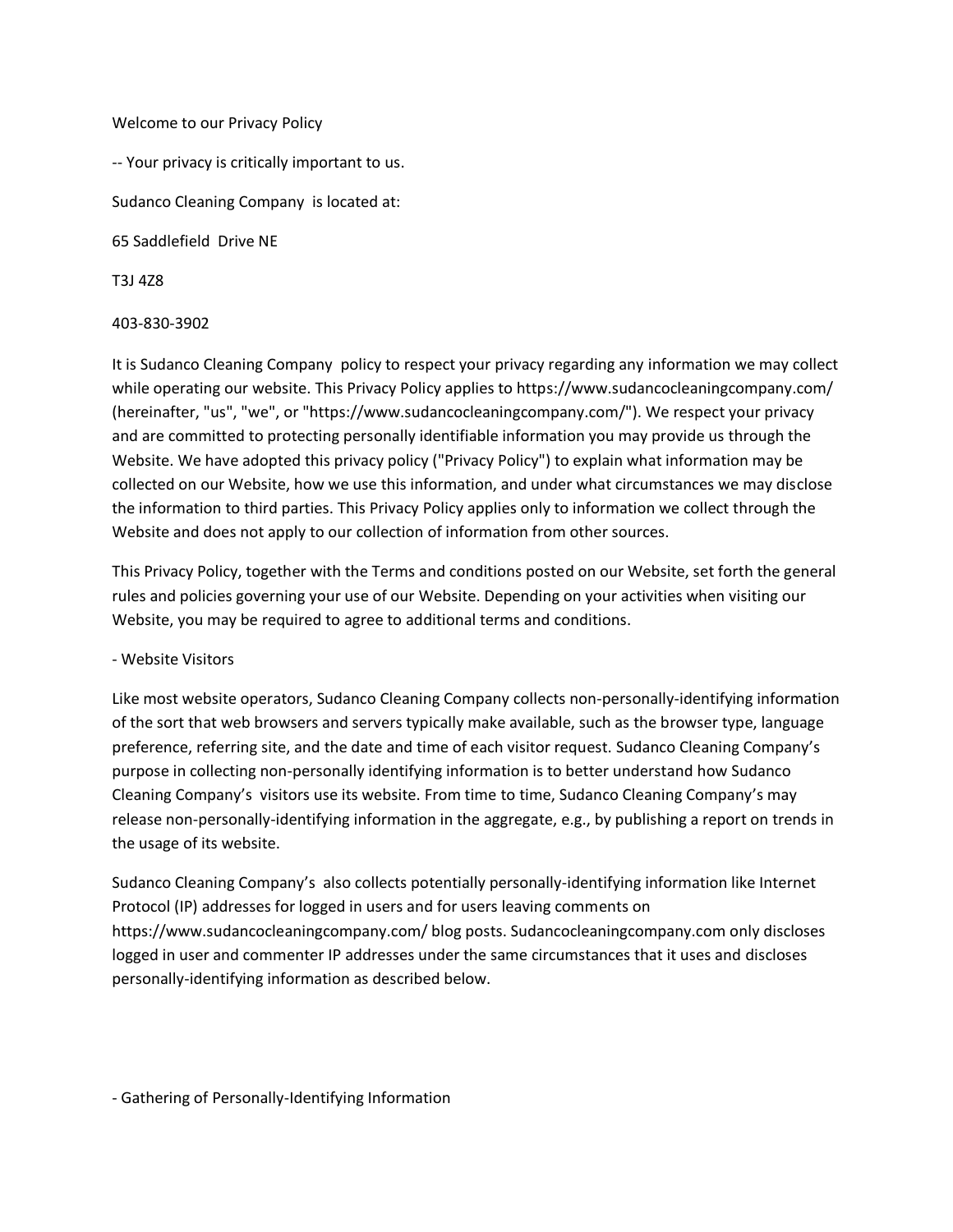Certain visitors to Sudanco Cleaning Company's websites choose to interact with Sudanco Cleaning Company's in ways that require Sudanco Cleaning Company to gather personally-identifying information. The amount and type of information that Sudanco Cleaning Company gathers depends on the nature of the interaction. For example, we ask visitors who sign up for a blog at https://www.sudancocleaningcompany.com/ to provide a username and email address.

### - Security

The security of your Personal Information is important to us, but remembers that no method of transmission over the Internet, or method of electronic storage is 100% secure. While we strive to use commercially acceptable means to protect your Personal Information, we cannot guarantee its absolute security.

### - Advertisements

Ads appearing on our website may be delivered to users by advertising partners, who may set cookies. These cookies allow the ad server to recognize your computer each time they send you an online advertisement to compile information about you or others who use your computer. This information allows ad networks to, among other things, deliver targeted advertisements that they believe will be of most interest to you. This Privacy Policy covers the use of cookies by Sudanco Cleaning Company and does not cover the use of cookies by any advertisers.

### - Links To External Sites

Our Service may contain links to external sites that are not operated by us. If you click on a third party link, you will be directed to that third party's site. We strongly advise you to review the Privacy Policy and terms and conditions of every site you visit.

We have no control over, and assume no responsibility for the content, privacy policies or practices of any third party sites, products or services.

# - Protection of Certain Personally-Identifying Information

Sudanco Cleaning Company discloses potentially personally-identifying and personally-identifying information only to those of its employees, contractors and affiliated organizations that (i) need to know that information in order to process it on Sudanco Cleaning Company's behalf or to provide services available at Sudanco Cleaning Company's website, and (ii) that have agreed not to disclose it to others. Some of those employees, contractors and affiliated organizations may be located outside of your home country; by using Sudanco Cleaning Company's website, you consent to the transfer of such information to them. Sudanco Cleaning Company will not rent or sell potentially personally-identifying and personally-identifying information to anyone. Other than to its employees, contractors and affiliated organizations, as described above, Sudanco Cleaning Company discloses potentially personallyidentifying and personally-identifying information only in response to a subpoena, court order or other governmental request, or when Sudanco Cleaning Company believes in good faith that disclosure is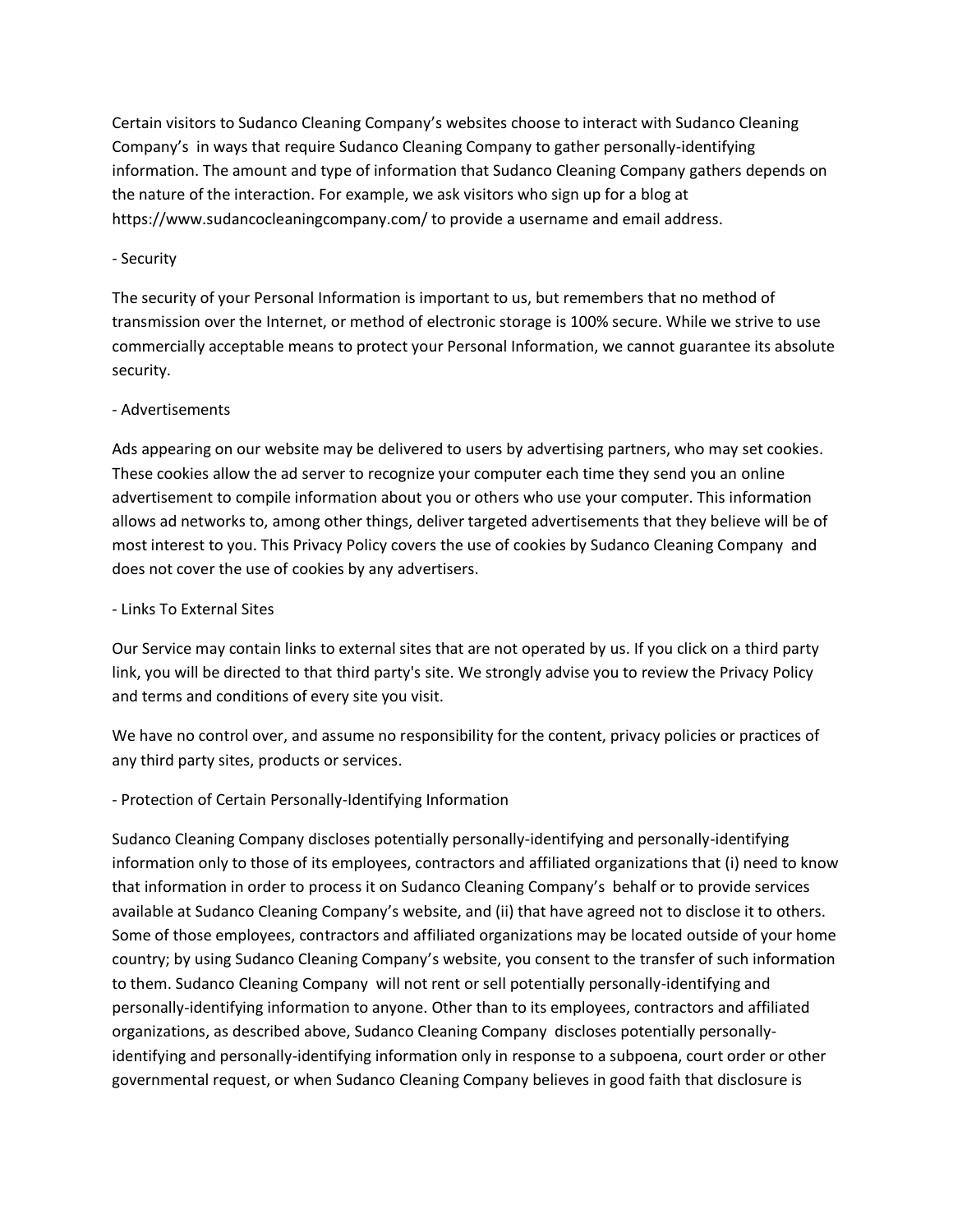reasonably necessary to protect the property or rights of Sudanco Cleaning Company, third parties or the public at large.

If you are a registered user of https://www.sudancocleaningcompany.com/ and have supplied your email address, Sudanco Cleaning Company may occasionally send you an email to tell you about new features, solicit your feedback, or just keep you up to date with what's going on with Sudanco Cleaning Company and our products. We primarily use our blog to communicate this type of information, so we expect to keep this type of email to a minimum. If you send us a request (for example via a support email or via one of our feedback mechanisms), we reserve the right to publish it in order to help us clarify or respond to your request or to help us support other users. Sudanco Cleaning Company takes all measures reasonably necessary to protect against the unauthorized access, use, alteration or destruction of potentially personally-identifying and personally-identifying information.

### - Aggregated Statistics

Sudanco Cleaning Company may collect statistics about the behavior of visitors to its website. Sudanco Cleaning Company may display this information publicly or provide it to others. However, Sudanco Cleaning Company does not disclose your personally-identifying information.

### - Affiliate Disclosure

This site uses affiliate links and does earn a commission from certain links. This does not affect your purchases or the price you may pay.

# - Cookies

To enrich and perfect your online experience, Sudanco Cleaning Company uses "Cookies", similar technologies and services provided by others to display personalized content, appropriate advertising and store your preferences on your computer.

A cookie is a string of information that a website stores on a visitor's computer, and that the visitor's browser provides to the website each time the visitor returns. Sudanco Cleaning Company uses cookies to help Sudanco Cleaning Company identify and track visitors, their usage of https://www.sudancocleaningcompany.com/, and their website access preferences. Sudanco Cleaning Company visitors who do not wish to have cookies placed on their computers should set their browsers to refuse cookies before using Sudanco Cleaning Company's websites, with the drawback that certain features of Sudanco Cleaning Company's websites may not function properly without the aid of cookies.

By continuing to navigate our website without changing your cookie settings, you hereby acknowledge and agree to Sudanco Cleaning Company use of cookies.

### Privacy Policy Changes